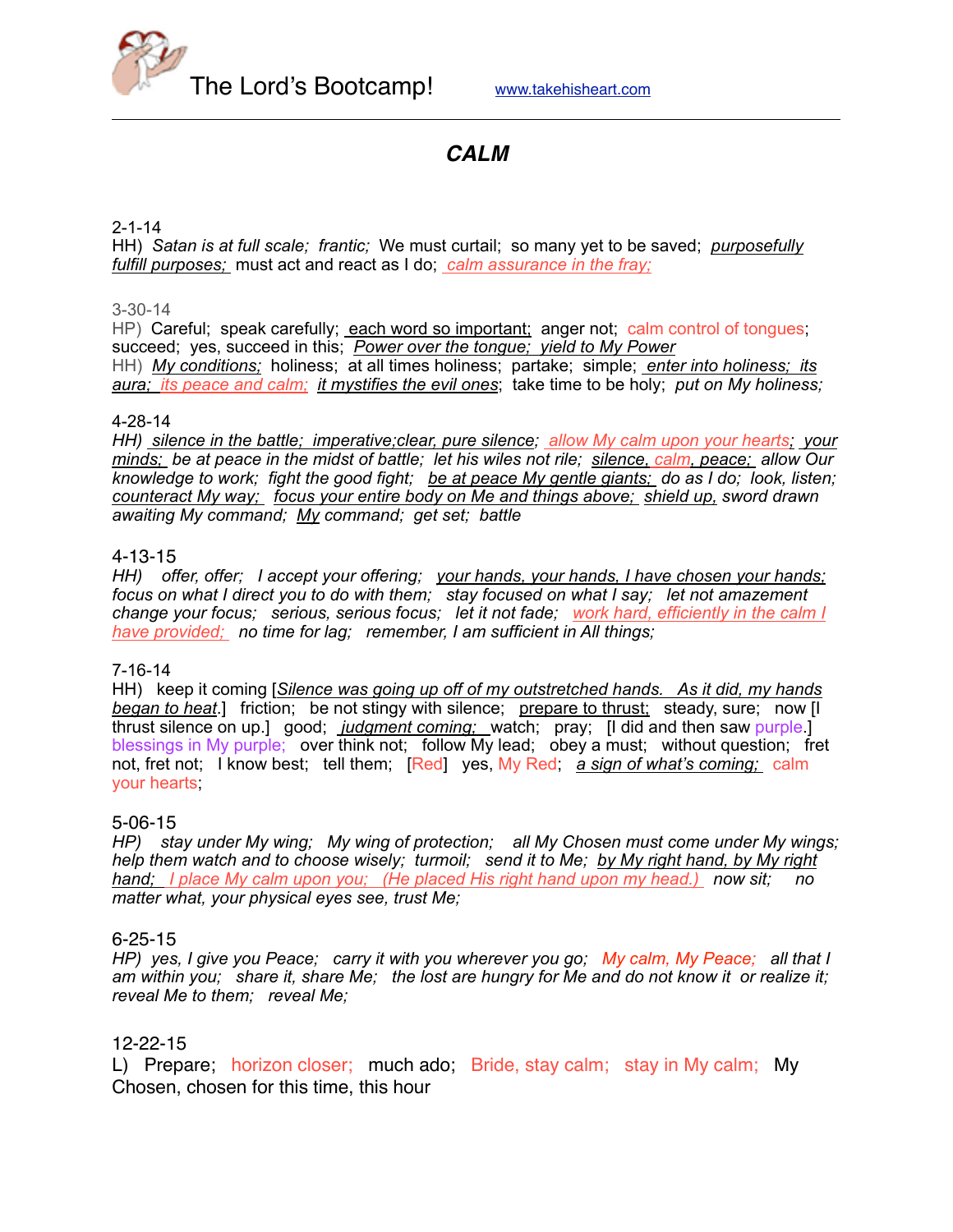## 2-01-16

HH) wear your garments of Praise; purpose, purpose; remember wartime Praising; rattles the enemy; keeps My Army stalwart, sure, calm; keep Praises engaged; understand; they must be active; allow no stagnation; be aware, be aware; watch, watch, watch the beyond; see all of the horizon;

# 2-03-16

HH) send forth the troops; school and send forth; prepare for the teaching; your knowledge, sufficient; yet keep seeking Me; seek Me in My depths; grasp the calm; *relinquish it not;* grasp it; refuse worry, doubt, fear; school the troops; 2-13-16

## L) Dictate not; share; calm sharing; take no offense; understand take not; seeds planted even in the most offensive; show them My love, My truth, My purposes for them;

HP) yes, yes, *keep preparing for the sharing; much to teach; each position has much to teach;* prepare to receive My revelations; yes, prepare to receive; must stay calm; miss no detail; prepare selves

# 4-19-16

HH) *lust not after the miracles;* tell the Bride; She must be aware and not fall to this temptation; see it for what it is; pure, pure, pure; *My Chosen Bride must be pure;*  full of Wisdom, Mercy, and Grace; stalwart in all matters; May My Glory forever shine upon Her; *I now Bless Her with wise use of My given knowledge and revelations to come;* Bride stay with Me; working with Me; eyes open; stumble not; stumble not; intense, Bride, yet calm, sure; stay with Me, stay with Me; absorb

# 9-20-16

HP) I rejoice with you; My hosts rejoice with Us; much, much rejoicing; let it not cease; *make use of the increase;* yes, that the increase increases again and again ad infinitum; Bride see to it

HH) enter My Kingdom; yes, sit; yes, it is true, you experience much calm here; once again, *you have entered into My calm;* the calm I have specifically for you; **your positions and mantles require a specific calm;** I know you sense it; *allow it to do its work;* (did by ANJ from the seat of authority.) *things are falling into place for you;* (I was seeing what looked to be numerous small square tiles doing just that; falling into place. Somehow I knew they were clicking as they fell even though I could not actually hear them.) *stay calm, let them finish;* (after a bit) shake to let them settle; perfect;

# 9-21-16

HP) yes, *stay in the calm I have for you;* (as I was calmly stirring the Praises...) solemn duty; (stirred some more) stir with the strength given in the calm; *strength unknown by mankind;* Praises sent; Hallelujah; keep them tended; Bride, keep them tended; continual tending;

HH) (I could feel the cloak of praise, healing, and hope as I stood to enter.) best to sit; (I tried to hold out my hands to receive like He has shown me to do, but I was so weak I finally laid my hands palms up on the tablet in my lap. Almost immediately He said...) fellowship, fellowship, fellowship; *careful with the understanding;* (I told Him I didn't want to do anything without first understanding what He wanted.) time, time, time; share My time; let Joy, My Joy bring you together; truly together; there is calm in My Joy; *allow yourselves to experience calm in My Joy;* now absorb, absorb, absorb it all; certainly did;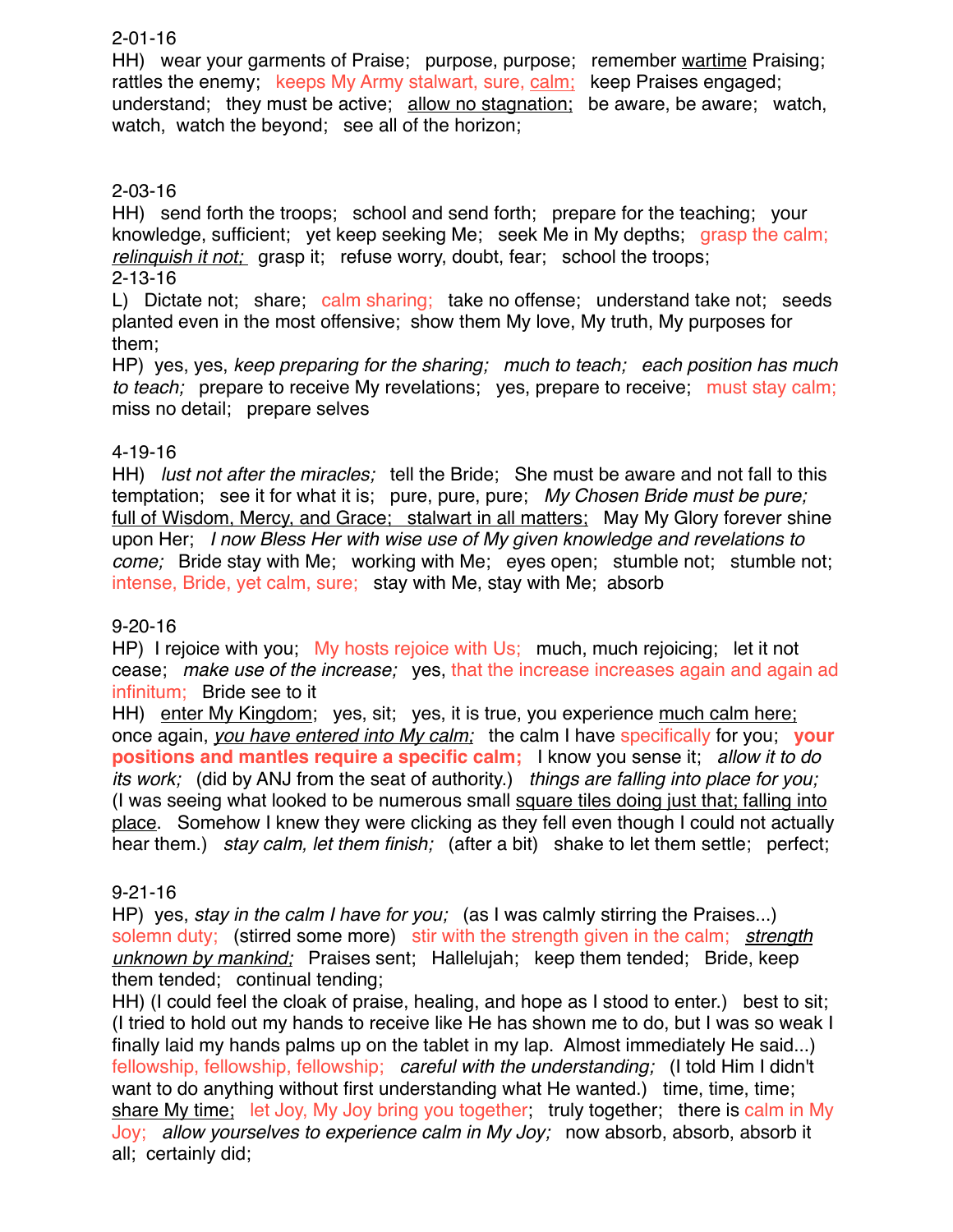### 9-24-16

HH) prepare yourself; overhaul; prepare yourself; (I allowed the overhaul.) significant; United, United, United; We are United; now *go forth this day staying in My calm;* the calm due you;

## 9-26-16

HP) sense My blessed assurance in the calm; overlook not the *many facets of My calm;* much Power and Might in My calm; *look for them; squelch them not;* expect My calm in the battles; expect it

## 9-27-16

HP) silence; yes, true silence; doorway to My calm; *know the facets; know the facets;* accept them; Bride, *they are as jewels;* My jewels; turn them away not; understand

HH) assignments (many times) new assignments, Bride; tend as I give; slack not; *act with perfection; work, intense work in My calm;*

## 9-28-16

L) Child, go into strict silence; forget not silence; silence, doorway for calm; be it so for My Chosen; yes, I know you see, I know you see, I know you see the doorway into My calm; purposeful entry; understand; entering on purpose; no accidental or occasional; knowledge for My Chosen; **major facet of silence and calm** HP) *silence; doorway; you are in My calm;* simple; all things with Me are simple; *simple obedience is always key;*

## 9-29-16

HH) (*For some reason I raised my right hand up and out*.) calm the violence; (did by PMGT and ANJ) (As I said it, *I pulled my hand down almost to the floor.*) so be it, Child; Obedience appreciated; sit and adjudicate it; again, obedience is key; legally done; it now must be;

## 10-04-16

HH) turn, pass through Praise, Healing, and Hope; turn again; sit; you have entered My calm; *your entry differs from others;* remember this private entry;

## 10-06-16

HP) silence; come, Child, see the doorway; enter; I shroud you with My calm; now tend; there is no leeway for the enemy; none; give them none; let them not steal; (I denied the enemy access for stealing and deactivated any access they already had used to steal and demanded they return what was stolen by the PMGT and ANJ.) yes, My hosts are backing you

HH) this room must be ready; remember, you have Praise, Healing, and Hope backing you as well as legal access for My hosts to aid; (I asked for their aid in completing the task quickly and efficiently and that I be working in His calm.) consider it done; cease not in Praising and Rejoicing;

# 10-08-16

HP) My Bride has need of My calm; *let Her not forget; She must be aware*, continuously aware of being in My calm; crucial times ahead; My calm, imperative; remind Her, remind Her, remind Her, again and again